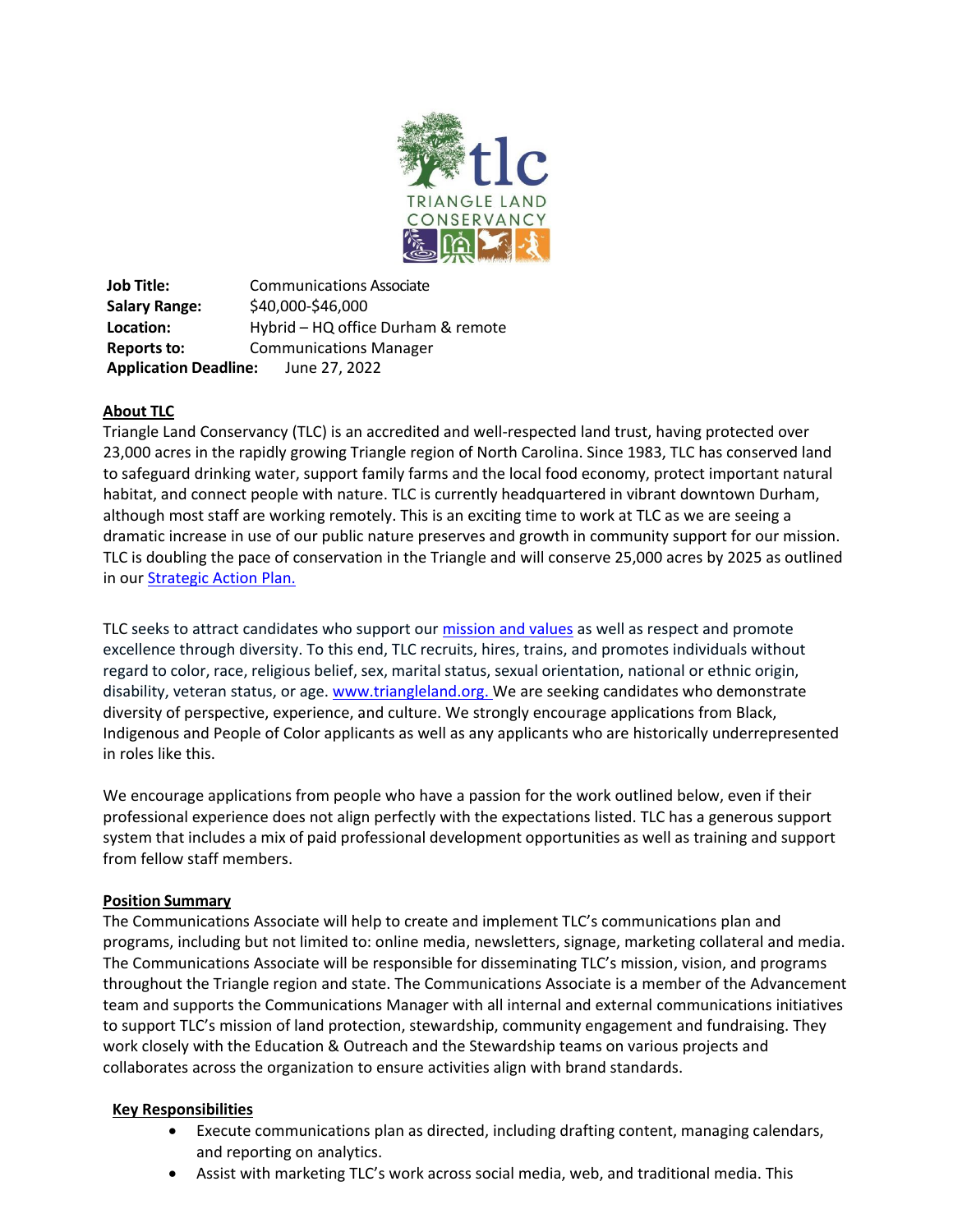includes identifying formats and products tailored to different audiences.

- Assist with writing copy and designing various external-facing printed materials.
- Research and monitor media coverage and industry trends to find opportunities to raise awareness and engagement for TLC.
- Assist with compiling analytics and other data from social media, Google Analytics, and websites for presentation and tracking impact across all assets over time.
- Coordinate and develop new content for the TLC website and newsletters.
- Participate in the preparation of social media toolkits and other digital content for events and special campaigns.
- Provide layout and design support for TLC-produced communications products, including newsletters, signage, infographics, factsheets, case studies, etc.
- Ensure compliance with current TLC communications and branding standards and proactively make suggestions to improve or expand these.

# **Experience, Skills, and Attributes:**

- A creative thinker with demonstrated ability to produce multiple assignments on deadline.
- Experience with social media platforms is essential.
- Excellent writing and editing abilities.
- Strong interest in land conservation and/or non-profit communications. A willingness to understand and enthusiastically promote TLC's conservation mission and programs.
- Strong understanding of Diversity, Equity and Inclusion and a commitment to seeking ways to make your work and TLC more equitable.
- Go-getter: You are mature, supportive, and dependable, can easily shift back and forth from working autonomously to working collaboratively.
- Strong communicator: You demonstrate poise, diplomacy, and tact when appropriate, but have a natural tendency toward sharing joy, inspiration, excitement, and passion.
- You have strong written and oral communication skills and are familiar with Content Marketing Systems (CMS) like WordPress.
- Team player: You actively support a culture where people encourage each other and work together to succeed and/or celebrate the successes of others. You ask for help when you need it and also pitch in to support others.
- Keen eye for visual storytelling, including ability to capture video and photography across TLC properties and events to create content for awareness and other communications.
- Ability to work evenings and weekends as required (not a regular occurrence).

# **Essential Experience, Technical Skills, and Competencies**

- BA/BS or equivalent education and/or experience.
- Strong writer, proofreader, and storyteller.
- Proficient use of social media channels such as Instagram, Facebook, Twitter, and LinkedIn as well as analytics tools to shape engagement.
- Familiarity with MailChimp (or similar), WordPress (or similar), Microsoft Office, and general experience with other online communications tools. Basic HTML skills a plus.
- Strong familiarity with Adobe Creative Suite, especially InDesign, and Canva.
- Current in effective utilization of print materials and social media to galvanize support.
- Familiarity with conservation, the Triangle, and land trusts a plus.

# **Benefits:**

This is a full-time permanent and exempt position with benefits; including employer paid health, dental and vision insurance, short-term and long-term disability, paid time off and holiday observances.